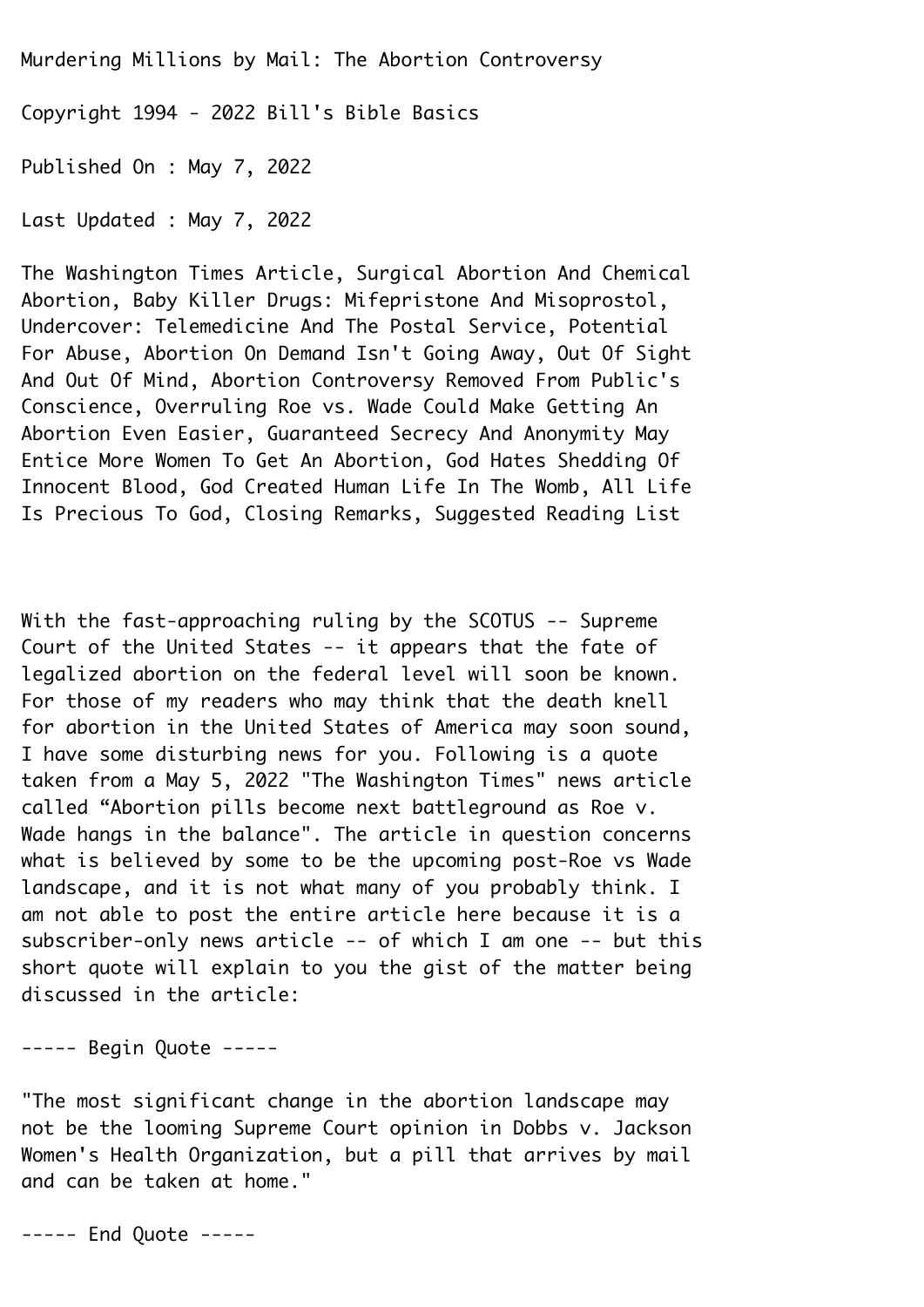As the article goes on to explain, rather than rely on the standard surgical abortion, many women have begun turning to what is referred to as chemical abortion. The two drugs that are used in this devilish, murderous process -- mifepristone and misoprostol -- have been around for decades. In fact, I have written about them and chemical abortion before. Please refer to part six of my controversial 1997 series entitled¬ "Abortion: The Slaughter of the Innocent" for the gruesome details, if you feel so inclined.¬

Personally, I find it rather alarming that these two drugs are being made available via telemedicine -- meaning without even the need for a physical visit to a doctor's office -and being delivered by way of the US postal service. It is basically performing abortions under the cover of darkness where there will be no public scrutiny or outcry. So do you realize what a wicked door is being opened by even allowing this? Can you see the great potential for abuse by desperate young girls and other women?¬

This "invisible" procedure is nothing new. It has already been happening. According to a report issued by the ungodly, pro-abortion Guttmacher Institute, in 2020, 54% of abortions in the United States were accomplished through using this two-drug cocktail. Furthermore, it is a given that if Roe vs¬ Wade is overturned in the very near future, while more public surgical abortions will undoubtedly decline due to red states shutting down their abortion clinics, more secretive chemical abortions will most certainly continue to increase in number. After all, the money-hungry abortion industry will make sure of it. They are already setting up the framework to make it happen. Who knows. The annual abortion rate in the USA could possibly climb into the millions once this floodgate is open.¬

What this means, my friends, is that despite the big hoopla and victory dance which has already begun amongst pro-lifers regarding the likely probability that Roe vs Wade may soon be overturned, abortion on demand is simply NOT going away entirely. It is simply changing gears so-to-speak. In other words, if Roe vs Wade is overturned, all it will do is push abortion underground, just as a similar thing occurred with alcohol during the Prohibition when they had speakeasies.

While the defeat of Roe vs Wade will save many thousands of unborn innocent lives -- which is obviously a very good thing to be thankful for -- what it will ALSO do in large part is remove the controversy, conversation and debate regarding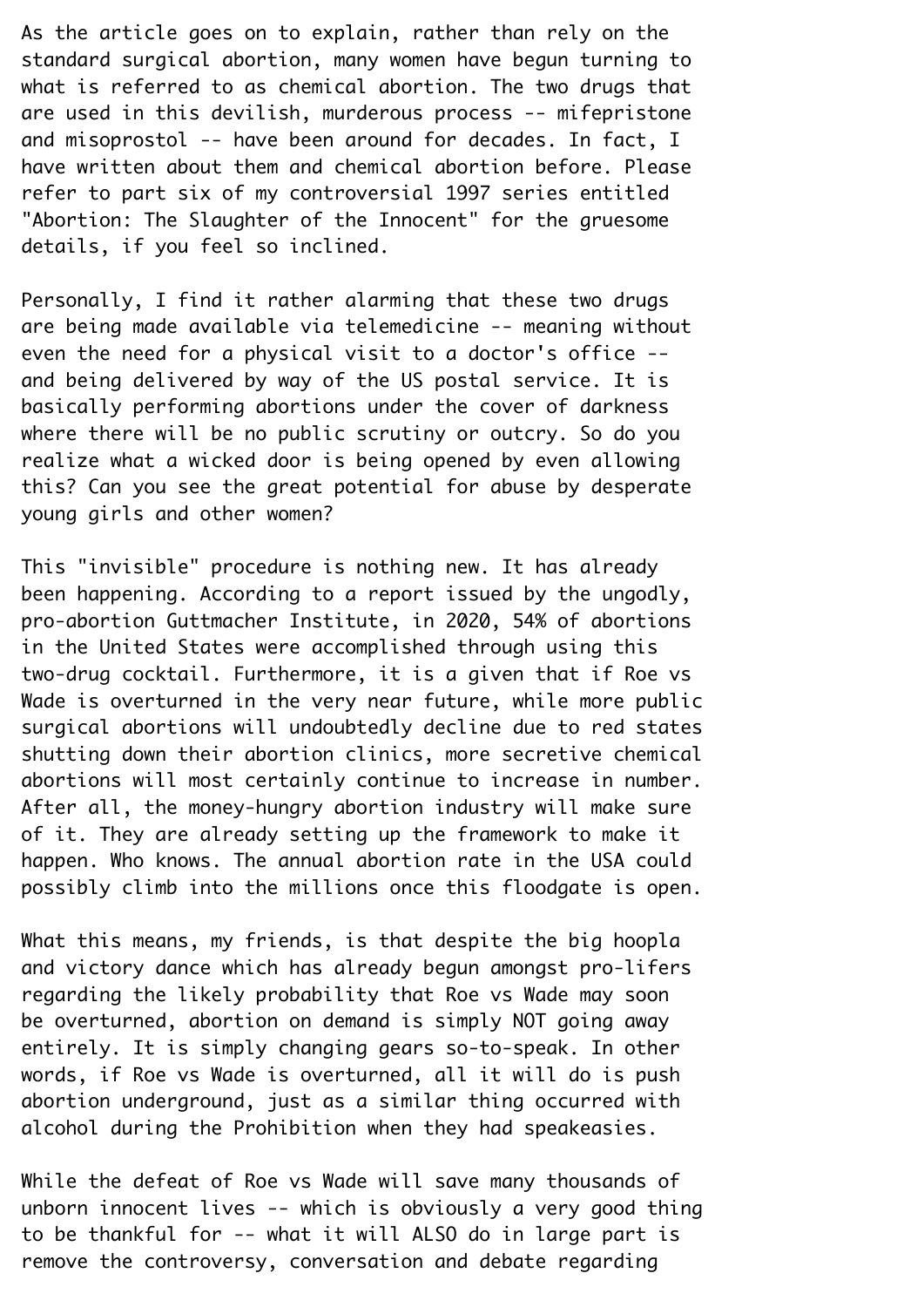having an abortion, from the American public's conscience. Basically, the tactic being used amounts to out of sight and out of mind. With the increasing availability of telemedicine and the ability to acquire mifepristone and misoprostol via the post service, a woman who is seeking an abortion will no longer have to endure the humiliating experience of being stigmatized, harassed and publicly condemned, due to the current requirement of having to physically go to an abortion clinic in order to murder her unborn child. That will all be gone and a thing of the past.

Do you understand what is really going on here? While on the surface it appears that the defeat of Roe vs Wade will deal a death blow to abortion, and make it much more difficult for many women to obtain an abortion, in reality, it will ALSO make it easier to kill that unborn child, because it will be done away from the public eye, under the cover of darkness, via a telemedicine session, and by using the US postal service. If anything, I would think that this kind of guaranteed secrecy and anonymity would encourage more women to obtain an abortion, who otherwise would not even consider such a wicked procedure.

As I already said, there will be no more being publicly stigmatized and condemned for those women who seek an abortion. There will no longer be loud, angry protests and shouting matches occurring outside of abortion clinics. Thus, the public controversy will slowly disappear, but abortion on demand really won't. It will still be here. It will just move into a new, low-key phase. The unborn will continue to be sacrificed on the altar of selfishness and personal convenience, but behind closed doors and in secret. The abortion industry surely saw this day coming, and so they prepared for it.¬

Sadly, that is the reality of the situation as I personally see it. Overruling Roe vs. Wade will be a good thing in that it will save many lives. However, at the same time, it is a double-edged sword, because it will also serve to sweep the truth under a carpet where people will eventually forget about it, because it is no longer in front of their faces. It will have become a hidden sin, committed by America's young girls and women who lack the love for the child which the Lord has chosen to give them.

Before concluding this short article, allow me to address those young girls and women who may be considering getting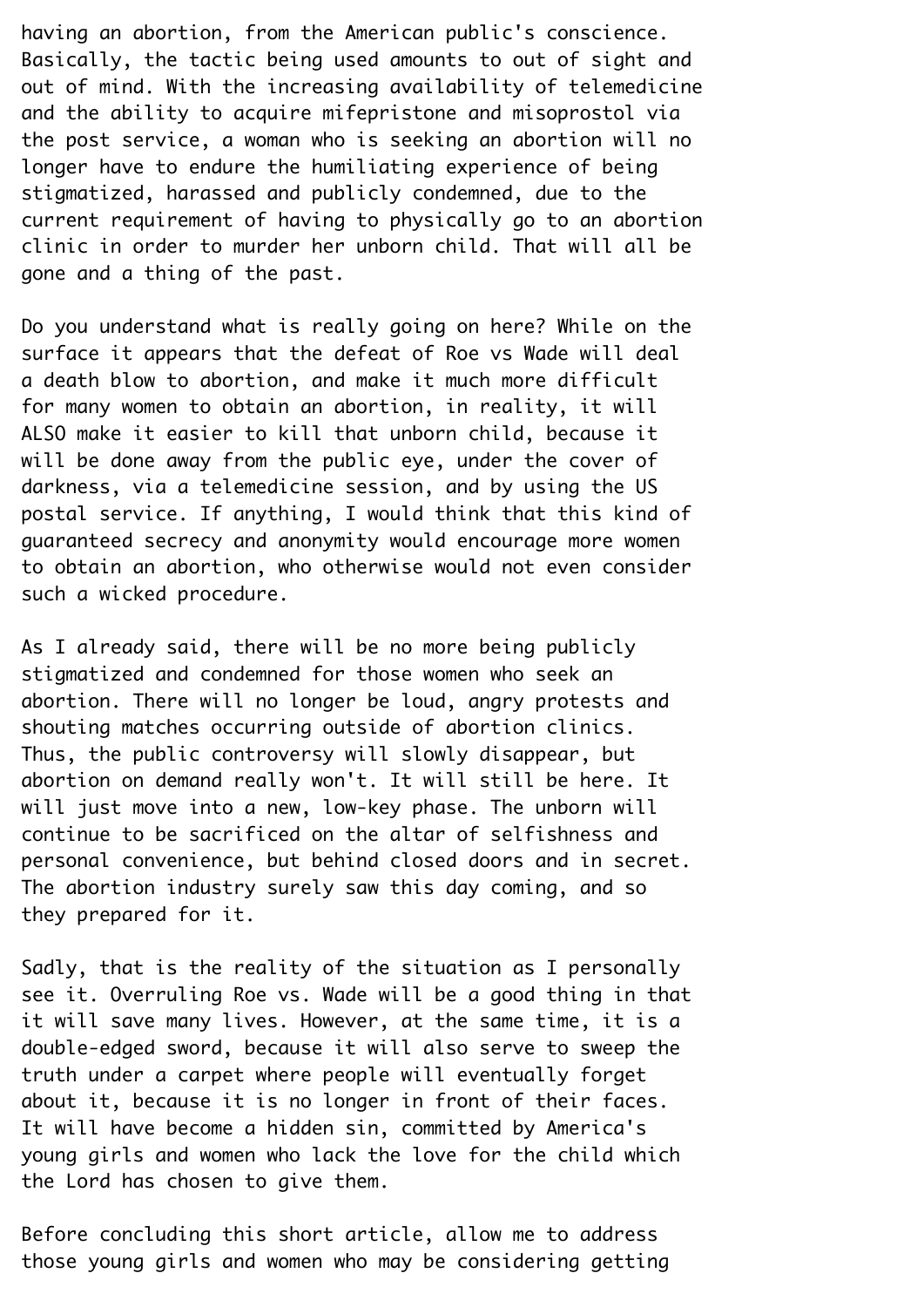an abortion. First, you need to understand that God views the taking of another human life as a very serious matter.¬ How much more so when that life is an unborn innocent child?¬ If you doubt that this is so, please consider the following verses which are found in the Old Testament, taking note of the words which I have placed in uppercase letters:

"Yea, they sacrificed their sons and their daughters unto devils, And SHED INNOCENT BLOOD, even the blood of their sons and of their daughters, whom they sacrificed unto the idols of Canaan: and the land was polluted with blood." Psalm 106:37-38, KJV¬

"These six things doth the LORD hate: yea, seven are an abomination unto him: A proud look, a lying tongue, and¬ HANDS THAT SHED INNOCENT BLOOD." Proverbs 6:16-17, KJV¬

". . . And the fifth was named Kasdeja: this is he who showed the children of men all the wicked smitings of spirits and demons, and the smitings of the embryo in the womb, that it may pass away  $\ldots$ ." Book of Enoch 69:12¬

The fact of the matter is that God views all human life as being very precious. Not only that, but He recognizes us as human beings even before we are born, and even as He creates us in our mother's womb. These truths become apparent in the following set of verses:

"Lo, children are an heritage of the LORD: and THE FRUIT OF THE WOMB IS HIS REWARD." Psalm 127:3, KJV¬

"Thus saith the LORD, thy redeemer, and HE THAT FORMED THEE¬ FROM THE WOMB, I am the LORD that maketh all things; that stretcheth forth the heavens alone; that spreadeth abroad the earth by myself;"¬ Isaiah 44:24, KJV¬

"BEFORE I FORMED THEE IN THE BELLY I KNEW THEE; and before thou camest forth out of the womb I sanctified thee, and I ordained thee a prophet unto the nations." Jeremiah 1:5, KJV¬

"For thou hast possessed my reins: thou hast covered me in my mother's womb. I will praise thee; for I am fearfully and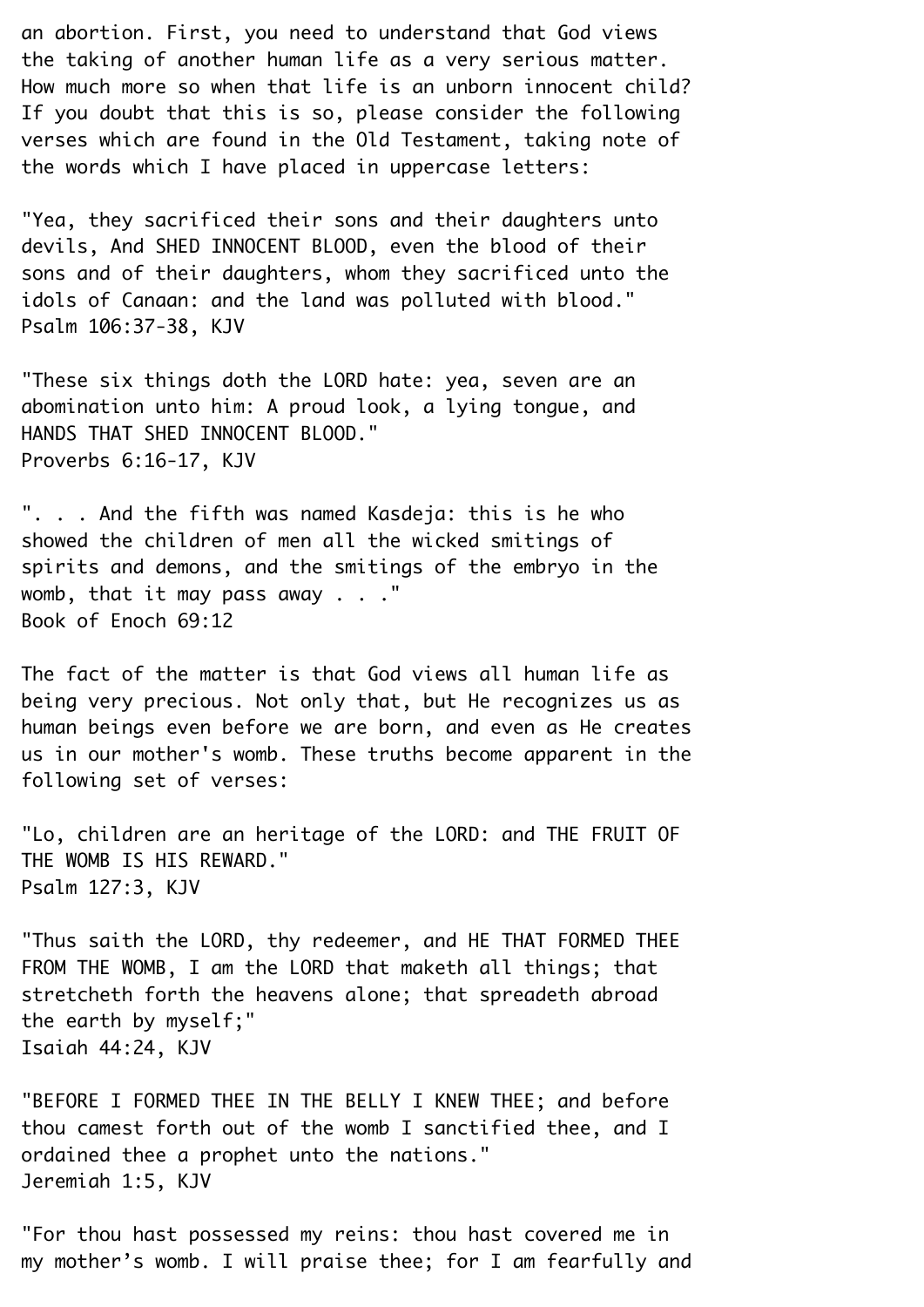wonderfully made: marvellous are thy works; and that my soul knoweth right well. My substance was not hid from thee, when¬ I was made in secret, and curiously wrought in the lowest parts of the earth. Thine eyes did see my substance, yet being unperfect; and in thy book all my members were written, which in continuance were fashioned, when as yet there was none of them." Psalm 139:13-16, KJV¬

"FOR WHOM HE DID FOREKNOW, he also did predestinate to be conformed to the image of his Son, that he might be the firstborn among many brethren." Romans 8:29, KJV¬

"According as he hath chosen us in him BEFORE THE FOUNDATION¬ OF THE WORLD, that we should be holy and without blame before him in love  $\ldots$ . Having predestinated us unto the adoption of children by Jesus Christ to himself, according to the good pleasure of his will  $\ldots$ . In whom also we have obtained an inheritance, being predestinated according to the purpose of him who worketh all things after the counsel of his own will:"¬ Ephesians 1:4-5, 11, KJV¬

With these verses I will bring this article to a close. I trust that you have learned something from it, and I pray that it has been a blessing in your life. If you have an account with Facebook, Twitter, Tumblr or with any other social network, I would really appreciate if you would take the time to click or tap on the corresponding link that is found on this page. Thank you so very much! May God bless you abundantly!¬

For additional information, you may want to refer to the list of reading resources below which were also mentioned in this series, or which contain topics which are related to this series. All of these articles are likewise located on the Bill's Bible Basics website:¬

Abortion: The Slaughter of the Innocent The Fruit of the Womb¬

Written by Bill Kochman¬

wordweaver777@gmail.com https://www.billkochman.com